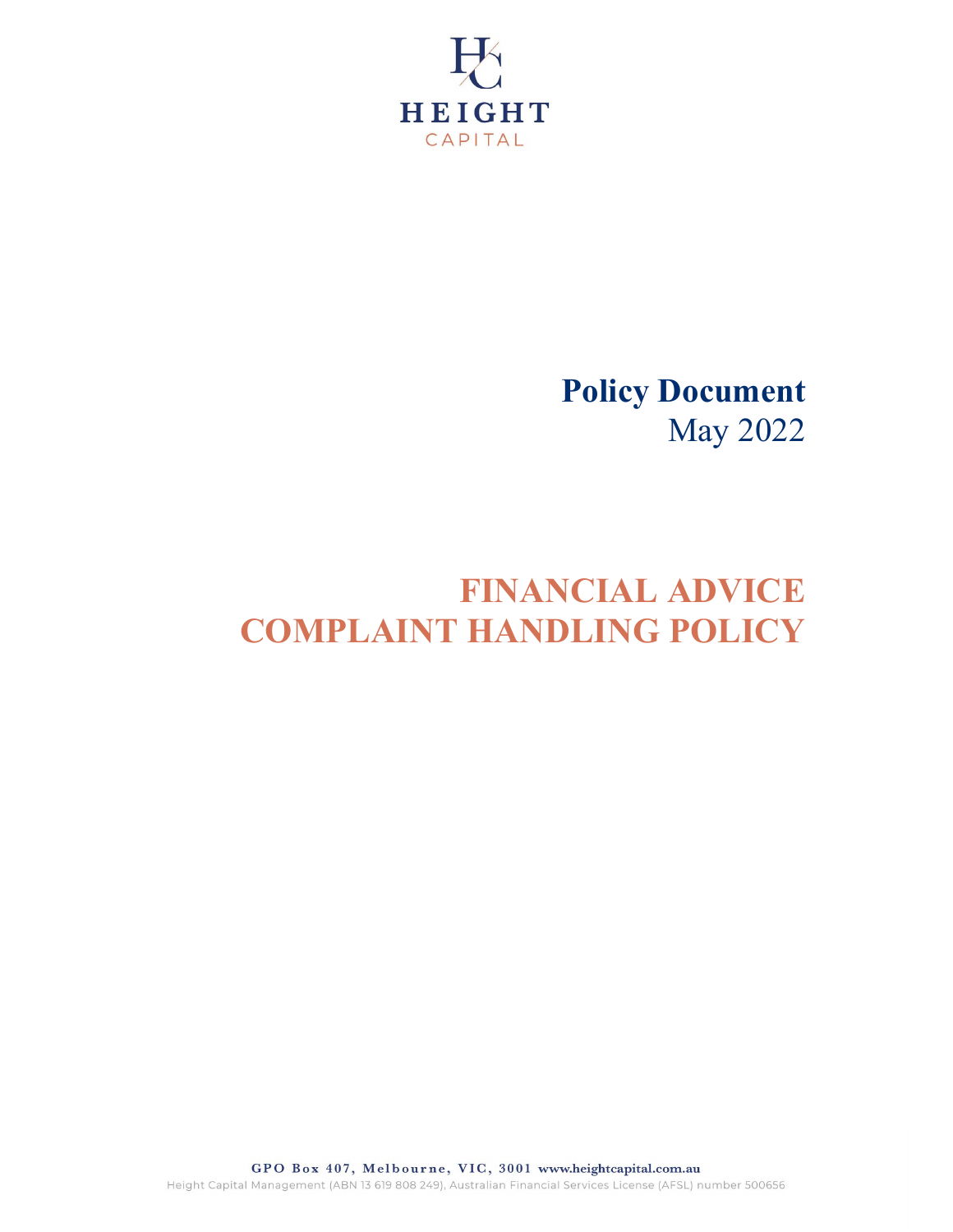

## Purpose of the policy

As with all businesses we appreciate that matters do not always go as planned or expected, so complaints can arise that require addressing.

This policy explains how you can make a complaint, our measures for handling your complaint, and the steps you can take if you are not satisfied with our response to your complaint or the time that it takes for us to respond.

When we use the term "IDR", we mean "internal dispute resolution."

We acknowledge the importance of having an effective and efficient complaints handling process and will treat each matter with the utmost sincerity. While we acknowledge your right to make a complaint, we expect that you will treat our staff with respect when they are dealing with your complaint.

## How to lodge a complaint

If you are dissatisfied with the service we have provided and you would like us to take some action to address the situation, you can notify us by:

Telephone: the representative directly or by phoning 1300 935 339 Email: andrew@heightcapital.com.au or info@heightcapital.com.au Writing: GPO Box 407 Melbourne 3000 In Person: East Melbourne: Level 1, 126 Wellington Parade, East Melbourne VIC Seymour: Level 1, 52 Station Street, Seymour VIC

The format of the lodgement can be written or oral. We may ask you to confirm our understanding of your oral complaint so that we are all clear on the situation.

When making your complaint please tell us:

- your name
- how you wish us to contact you (for example, by phone, email)
- what your complaint is about; and
- what you are seeking to resolve with your complaint.

#### Assistance during the complaint process

If you need assistance in expressing your complaint, we are prepared to listen and help you to set out the details. We are also prepared to engage with a person that you may nominate to act on your behalf (family member or friend), however we will require authorised consent from you (unless they are acting under a Power of Attorney).

If you are more comfortable using a language other than English, please let us know so that an interpreter can be engaged.

### The complaint handling process

#### Acknowledgement

Height Capital will provide you with an acknowledgement within 24 hours of receiving the complaint. The acknowledgement may be verbal or in writing and will inform you that a formal response will be provided within 30 calendar days.